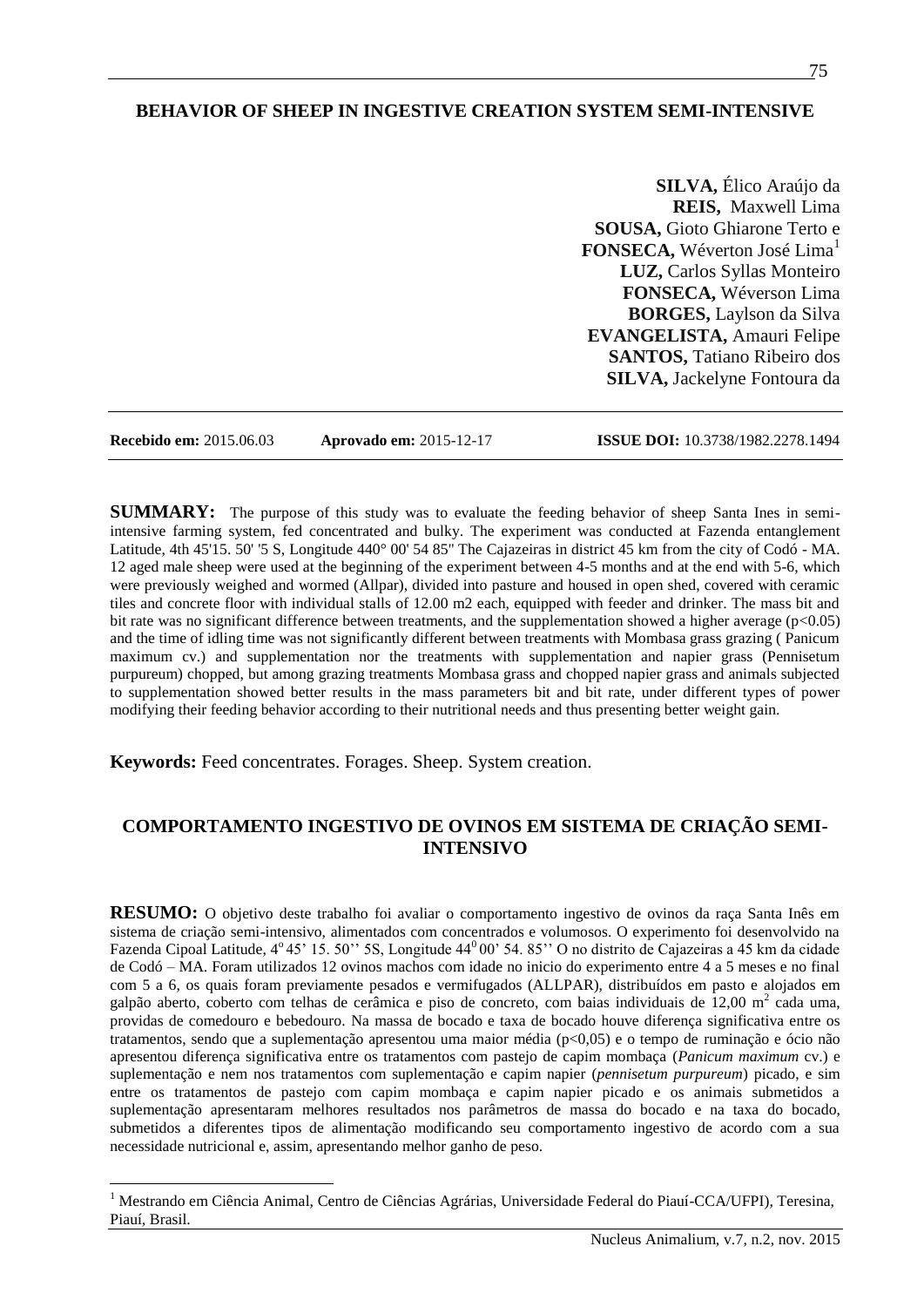**Palavras-chave:** Alimentos concentrados. Alimentos volumosos. Ovinos. Sistema de criação.

### **INTRODUCTION**

World production of sheep meat is approximately 13.8 million tons/year by checking in the last decade an annual increase of 1.9% in exports (FAO, 2007). In Brazil, the Northeast, South and Southeast are highlighted by increased production of sheep meat, from the use of industrial crossings to better results in the production system with specialized breeds, but there is need for improvement in the nutritional management.

Seeking greater production and yield per animal, there needs to be a good combination of the factors that influence directly in this regard. Such combination refers to genetics, is directly related to the management of these power capable of providing the necessary nutrients to the animal development, as well as the production capacity, to result in productive responses both quantitative and qualitative.

The intensification of farming systems promotes increase in production rates, and guarantee consumers quality products. Specifically in relation to the sheep industry should be improvements related to health, nutrition, reproductive management, facilities and management company, if necessary, however, to determine the most appropriate parameters for each case (OSORIO et al., 1981).

The confinement allows the applicability of these improvements, favoring the intensification of production, with an applicable technology, favoring studies that seek alternatives focused on reducing costs, higher productivity, raising thus the interests of sheep farmers.

The forage intake is critical for the animal to exercise more effectively its production capacity, due to their relationship with existing microorganisms in the rumen, which are capable of degrading plant cell wall, making the food eaten in essential components their maintenance and production.

It is noteworthy that the herbage allowance affects animal performance, since it is associated to the possibility of diet selection in both grazed species such as the portion of plant consumed, and thus can consume a higher quality food, higher than the average available. In this sense, the animal grazing benefits while promoting the heterogeneity of pastoral environment, reaching create structures mosaics with high and low plants, depending on the employed grazing pressure by checking the carrying capacity of the area (CARVALHO et al., 2001).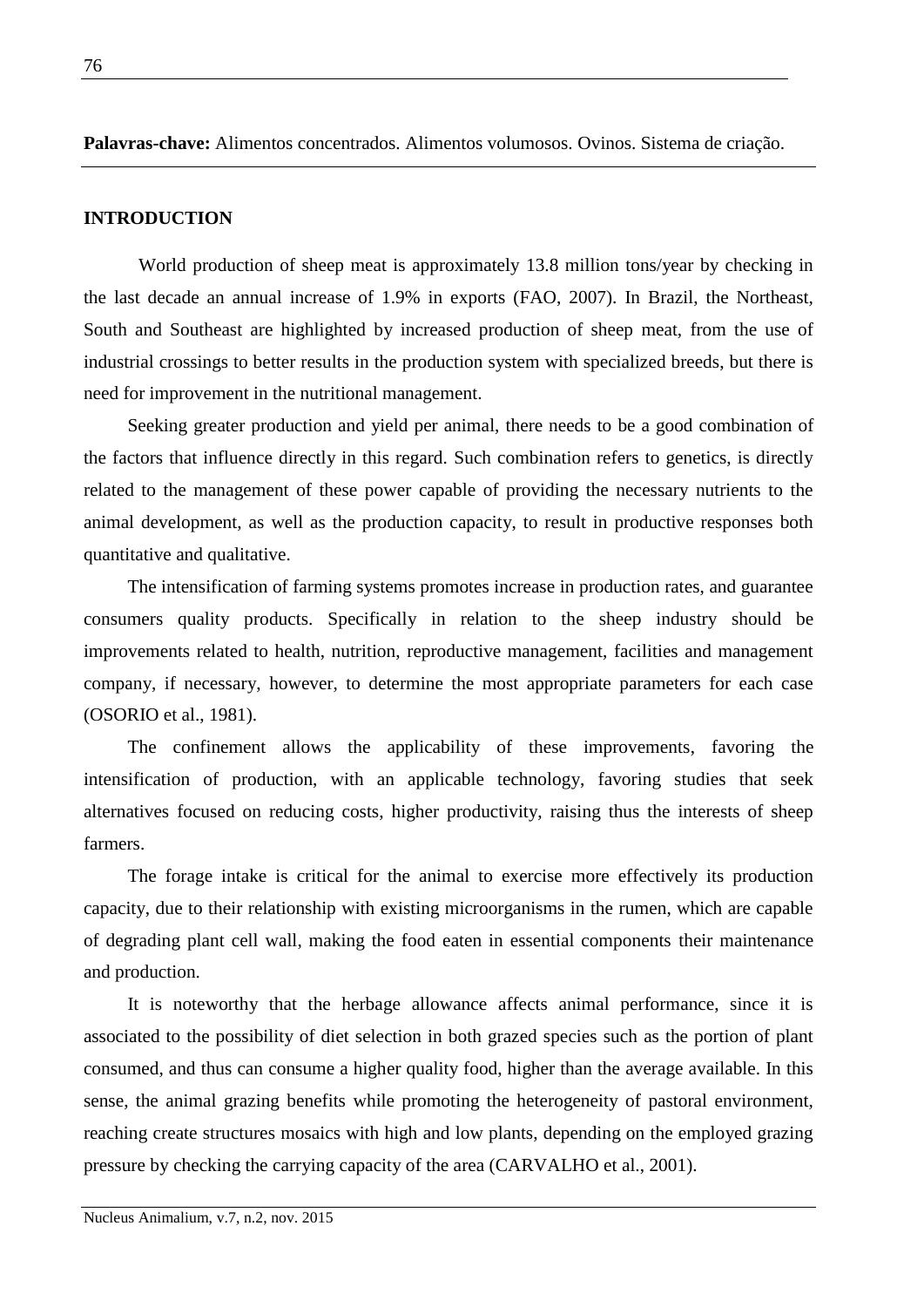Considering the factors that influence the feeding behavior, related to animals, plants, the environment and the management, the study of grazing behavior seems to have great prospects for use, as generally do not require expensive and sophisticated equipment and do not depend on complex laboratory tests, can be used as an alternative method to estimate forage intake (CHACON et al., 1978), helps in understanding how animals adjust this behavior as a function of the variations observed in the pasture and the environment. As ERLINGER et al. (1990) provides further define the characteristics of animals and turf that influence consumption and provides information on the causal relationships between forage and animal control both response.

This study aimed to evaluate the feeding behavior in semi-intensive creation of Santa Ines breed sheep system, fed feeder with cassava, maize, leucena, chopped napier grass and Mombasa grass pasture.

#### **MATERIAL AND METHODS**

Was developed in entanglement Latitude farm, 4th 45 '15. 50' '5 S, Longitude 440 ° 00' 54 85 '' Paragraph Cajazeiras district located 45 km from the city of Codó - MA. 12 male sheep Santa Ines were used, with age at the beginning of the experiment four to five months and at the end with five to six, which were previously weighed and wormed (Allpar), with initial average live weight in the group a " "24.81 kg and 28.80 kg and end with the group" two ", with body weight (BW) in initial average of 23.01 kg and final weight 24.24 kg.

The animals were distributed on pasture at first, and then housed in open shed, and the sheds covered with ceramic tiles and concrete floor, housed in individual stalls of 12.00 m2 each, equipped with feeder and drinker for bulky and concentrated feed.

Bulky consisted of Mombasa grass (Panicum maximum cv), which was in paddock (1.5ha) and napier grass (Pennisetum purpureum) chopped and supplied in feeder (6 kg/day) with plenty of 2,58kg/morning. The supplementation consisted pollard corn (1750 g/animal/day), cassava meal (2.200 g/animal/day) and leucaena (Leucaena spp) and provided in accordance with the nutritional requirement of sheep (NRC, 2007).

The animals were weaned at age three to four months and were identified with spaghetti collars with different colors. Everminados were, weighed and separated into two groups of six animals each. Each group was placed in a bay where we evaluated the feeding behavior every seven days for six weeks.

The animals were submitted to semi-intensive system where grazed 10 to the 17 hours mombaça. Some of the groups received supplemental corn, cassava and leucena after returning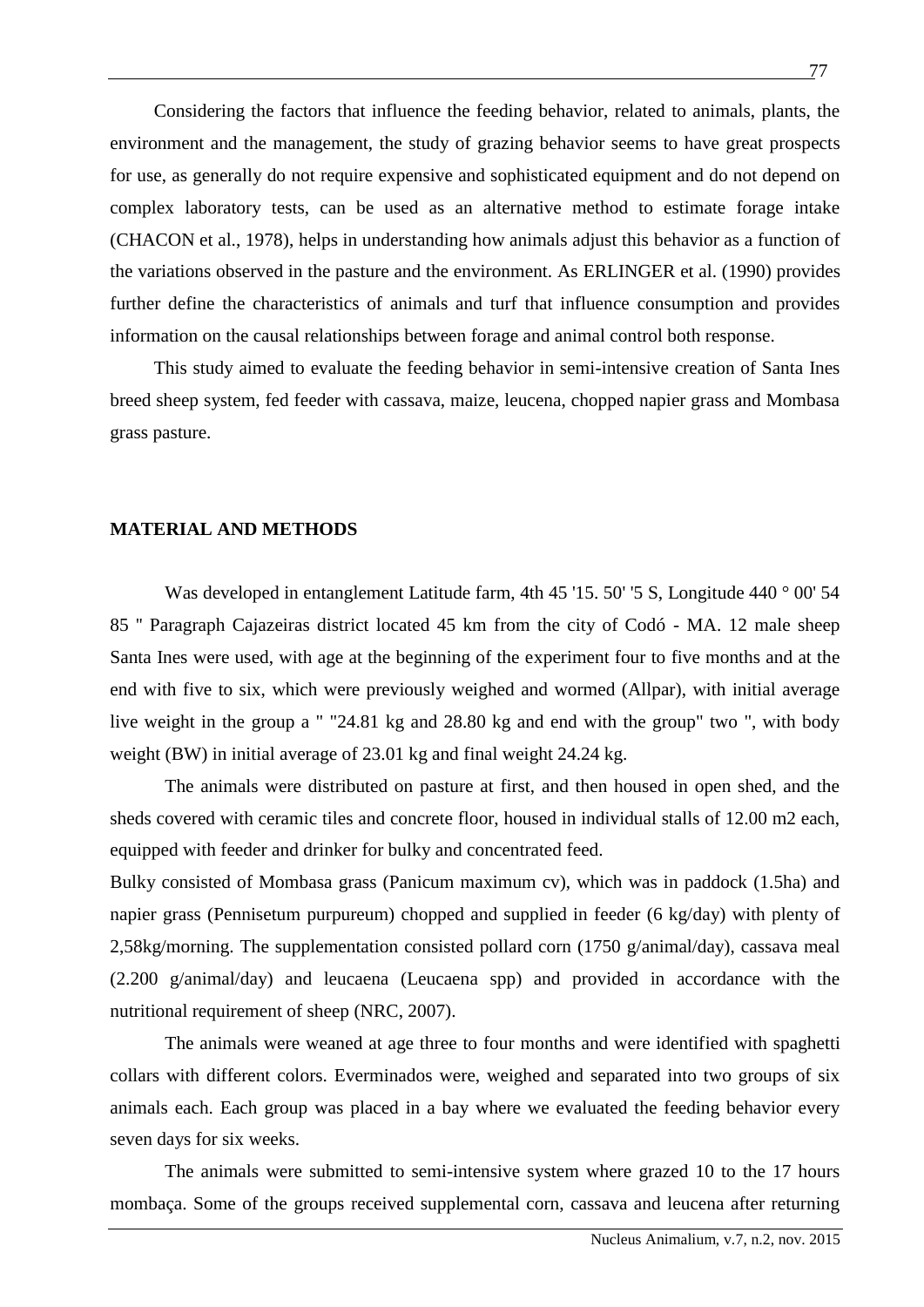from grazing while the other received only the same period, napier grass to supplement the feeder.

Data were analyzed by ANOVA, by PROC GLM, SAS by logiciário (2000), and comparison tests were made of average SNK,  $p<0.05$  probability.

# **RESULTS AND DISCUSSION**

Concentrates must always be stored and well maintained, should be provided according to the nutritional requirement of the sheep, and the massive must be at a suitable height for easy consumption and thus feeding behavior can be used to evaluate the consumption of concentrate to forage in their food handling conditions.

The animals subjected to different types of food change their feeding behavior according to their nutritional needs, thus changing the parameters of the bit size, bit rate and rumination and idleness that are related to the characteristics of the food (concentrated and bulky). The results obtained for feeding behavior of sheep in semi-intensive nutritional management system are shown in (Table 1).

**Table 1.** Feeding behavior of Santa Inês sheep, subjected to three types of nutritional managements. Grazing on grass Mombasa, Supplementary Feeding and Napier grass in confinement.

| <b>ITEMS</b>           | $MB^*(g)$      | $TB^*$ (n <sup>o</sup> . de pieces / | $TRUM^*(min.)$ |
|------------------------|----------------|--------------------------------------|----------------|
|                        |                | min.)                                |                |
| <b>Grazing Mombasa</b> | $1,15^{6}$     | $31,66^{\circ}$                      | $9.48^{\rm a}$ |
| Supplement             | $4,20^{\rm a}$ | $65,16^a$                            | $7.49^{ab}$    |
| Napier Picado          | $1,68^{\rm b}$ | $26,50^{\rm b}$                      | $5,91^{b}$     |

1. Supplementary feed consisting of corn Ralão, cassava and Leucaena. 2. Means followed by the same letter in the same column do not differ statistically according to the SNK test at 5% probability. \* MB-Mass bit; TB - bit rate; TRUM - rumination and idleness.

It is noted that the piece of dough there is a significant difference between treatments whereas supplementation showed a higher mean  $(p<0.05)$  demonstrating that the animal consumed more than the concentrate fed bulky. In assessing the feeding behavior of the two groups together in Mombasa grass pasture where it offered green matter enough for everyday consumption, returning to the stable, the group that received supplementation gained more weight than the group that received chopped napier grass at the feeder and had no significant difference between the treatment of Mombasa grazing and chopped napier grass.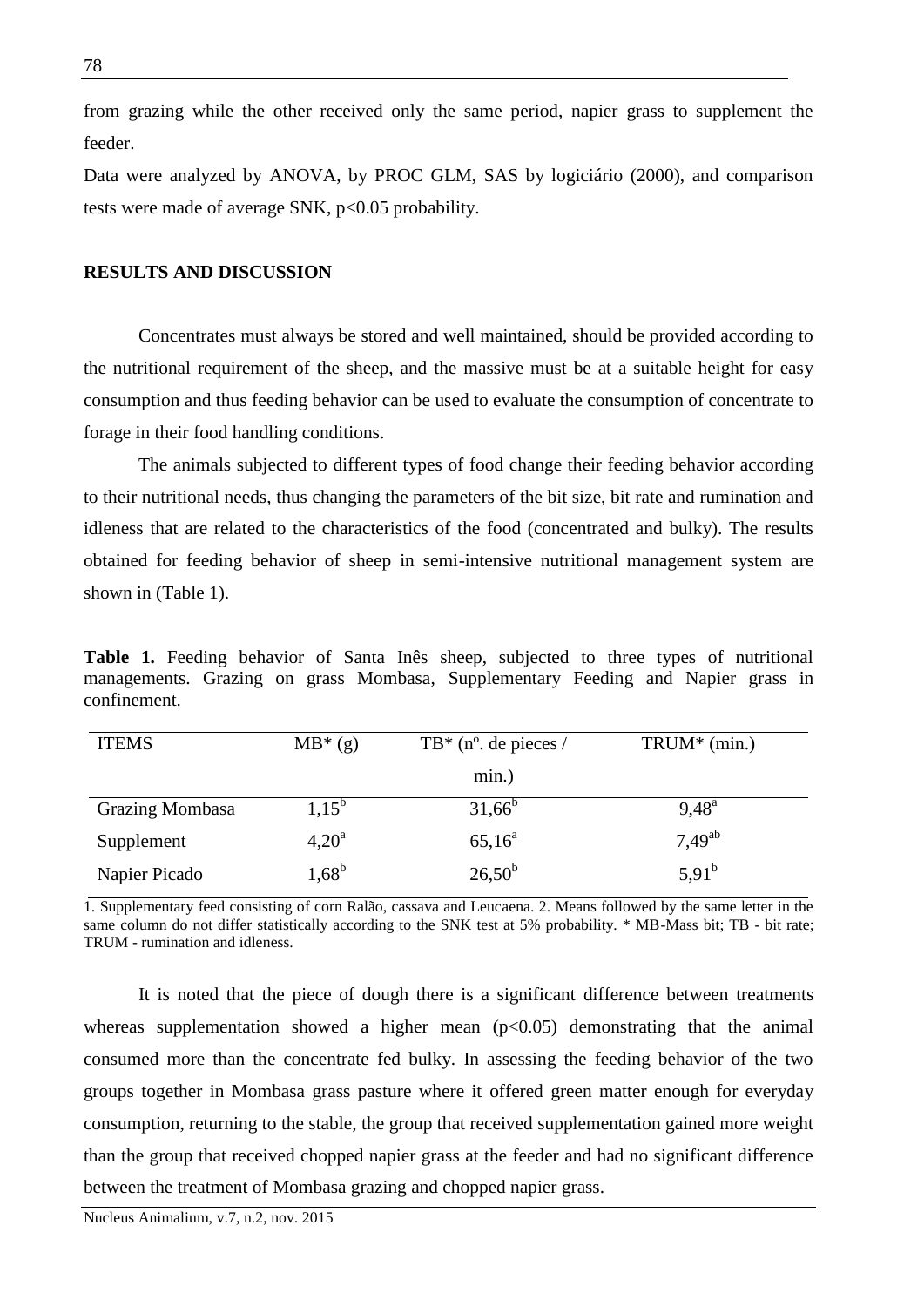To set the bit size is necessary that the volume density of the grazed layer has a direct influence on the animal consumption. It is observed that the bit rate there is a significant difference between treatments in Mombasa grass grazing and chopped napier grass, and the group that received supplementation showed a higher average  $(p<0.05)$ , showing that the animal has consumed much more than the concentrate fed roughage and the result can be seen in Table 1, which compares the bit number per minute, and they also had better weight gain at the end of the experiment (CANDID, 2008).

When observing the results by group, one should take into consideration that the three treatments only the group "one" did not receive massive all the time and therefore this group will present better results in weight gain than the other groups. Second (HODGSON, 1990), grazing time can influence the reduced consumption because of the ingestion rate which can be compensated in increased bit rate.

According to HODGSON et al. (1994) the number of bit per minute is affected to pasture, by the height of the sward, the volumetric density of the layer, the reduction of green leaves and the quality of food provided. To UNGAR (1996) when it reduces the bit size consequently to an increase in bit rate by the number of jaw movements, because this decrease and if it happens one animal food restriction decreases the bit rate, to maintain the same pace chewing food (forage and concentrate).

According to ZANINE et al. (2006) reports that the feeding behavior of animals in pasture, depending on the type of forage, there will be a difference in the bit rate per minute, just because depending on the grazing time the animal had begun to be more selective in the choice of forage, where the choice depends on the size of the sward and the quality of that forage.

It is observed in Table 1 that the rumination and idleness does not present a significant difference between treatments in Mombasa grass grazing and supplementation nor the treatments with supplementation and chopped napier grass, but among grazing treatments Mombasa grass and napier grass chopped, and the group that received chopped napier grass in the manger had a better average (p<0.05) demonstrating better food utilization provided "voluminous".

As (SARMENTO, 2003; TREVISAN et al., 2004; Zanine et al., 2006), rumination and idle time is a mechanism or strategy that the animal adopts to meet their nutritional requirements and may vary according to the characteristics of food, where the animal begins to select the stations feeds and thus the parameters can be changed, bit weight, bit rate and grazing time. The results obtained for feeding behavior of sheep in semi-intensive nutritional management system for weight gain are shown (Table 2).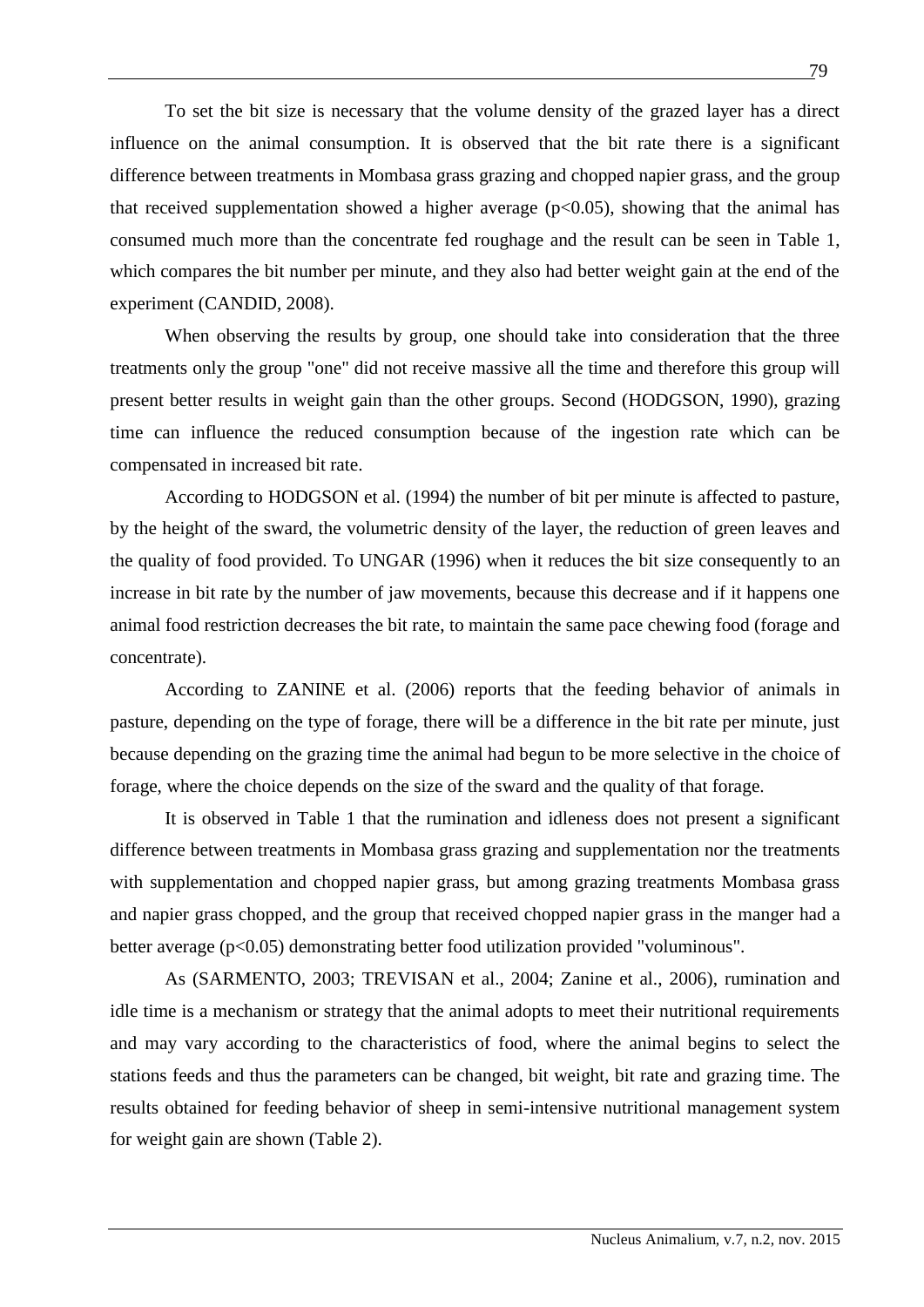| <b>ITEMS</b>        | WEIGHT GAIN $(g)$ |  |
|---------------------|-------------------|--|
| Supplement          | $3,73^{\circ}$    |  |
| Napier grass Picado | $2.02^{\rm b}$    |  |

**Table 2.** Breed sheep weight gain St. Agnes subjected to confinement in a food handling containing Suplemento1 and chopped Napier grass.

1. Supplementary feed consisting of corn Ralão, cassava and Leucaena. 2. Means followed by the same letter in the same column do not differ statistically according to the SNK test at 5% probability.

It is observed that the animals that received supplementation (Ralão corn, cassava and Leucaena) showed a significant difference in weight gain at the end of the experiment average (28.80 kg/PV) showing thus a better use of food due We have received two types of food offered (Mombasa and supplementation grass).

# **CONCLUSIONS**

The animals submitted to supplementation showed better results in bit of mass parameters and bit rate, and the rumination time and idle the group undergoing chopped napier grass feed showed a lower result.

### **REFERENCES**

CÂNDIDO, M. J. D. et al. Consumo e desempenho de ovinos alimentados com dietas contendo quatro níveis de farelo de mamona In: REUNIÃO ANUAL DA SOCIEDADE BRASILEIRA DE ZOOTECNIA, 45., 2008, Lavras. **Anais**... Lavras, 2008.

CARVALHO, P. C. F. et al. **Importância da estrutura da pastagem na ingestão e seleção de dietas pelo animal em pastejo.** A produção animal na visão dos brasileiros. Piracicaba: FEALQ, 2001. p. 853 - 871.

CARDOSO, A. R. et al. Comportamento ingestivo de cordeiros alimentados com dietas contendo diferentes níveis de fibra em detergente neutro. **Ciência Rural**, Santa Maria, v.36, n. 2, p. 604 - 609, mar-abr, 2006.

CHACON, E. A.; STOBBS, T. H. Influence of progressive defoliation of a grass sward on the eating behavior of cattle. **Australian Journal of Agricultural Research**, 1978. p. 29 – 189.

ERLINGER, L. L.; TOLLESON, D.R.; BROWN, C. J. Comparasion of bite size, biting rate and grazing time of beef heirfers from herds distinguished by mature size and rate of maturity. **Journal of Animal Science**, v.68, p. 3578, 1990.